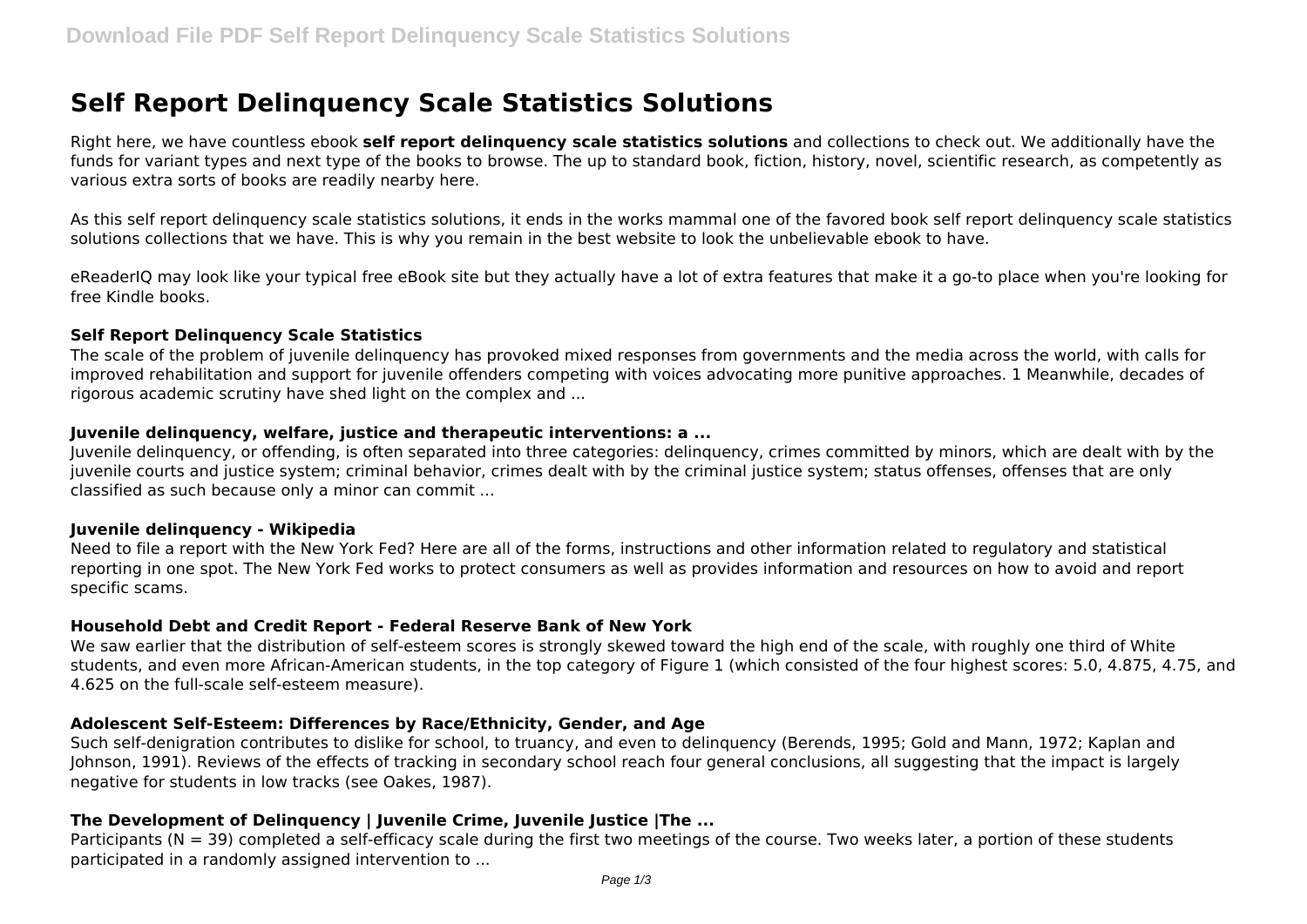## **(PDF) Parental Pressure and Students Self-Efficacy 1**

National Assessment of Educational Progress (NAEP) The National Assessment of Educational Progress, also known as "the Nation's Report Card," is the only nationally representative and continuing assessment of what America's students know and can do in various subject areas.. Utah Overview The Nation's Report Card. Report Card 2019. 2019 Mathematics State Snapshot Report: Utah Grade 4

# **Assessments - Utah State Board of Education**

Notes: May be used to fulfill requirements for different concentrations in the criminology, law and society major depending on the topic. Open to majors and minors in CRIM with 90 credits and permission of instructor and department. Written report is required; an oral exam or report may also be required. Offered by Criminology, Law and Society ...

# **Criminology (CRIM) - George Mason University**

Moved Permanently. The document has moved here.

## **PubMed**

The Office of Juvenile Justice and Delinquency Prevention (OJJDP) has released the Juvenile Drug Treatment Court Guidelines. Juvenile drug treatment courts (JDTC) are designed for youth with substance use disorders who come into contact with the juvenile justice system.

# **Juvenile Drug Treatment Court Guidelines | Office of Juvenile Justice ...**

Agnew (1985) argues that delinquency is most common among those experiencing negative life events, such as divorce or financial problems (Hagen & Daigle, 2018). He also argues that delinquency comes from an inability to avoid painful environments – such as a school environment where there are interaction problems with teachers.

# **Merton's Strain Theory of Deviance - Simply Psychology**

Despite the increase in self-reports of rape and sexual assault, there was a decrease in reporting to police from 2017 to 2018. Forty-percent (40%) of rapes and sexual assaults were reported to police in 2017, but only about 25% were reported to police in 2018. SOURCE. Morgan, R., & Oudekerk, B. (2019). Criminal victimization, 2018 (NCJ 253043 ...

# **Statistics In-Depth - National Sexual Violence Resource Center**

Objectives We believe that major steps can be taken towards Acquired Immunodeficiency Syndrome (AIDS) prevention through identifying the relevant factors that are apt to predict risky behavior. The main purpose of the present study was to analyze and evaluate the relationship of social support, family functioning, self-efficacy and AIDS risk perception to controlling risky behavior associated ...

# **Controlling risky behavior associated with AIDS: the role of social ...**

Albert Bandura OC (/ b æ n ˈ d ʊər ə /; December 4, 1925 – July 26, 2021) was a Canadian-American psychologist who was the David Starr Jordan Professor in Psychology at Stanford University.. Bandura was responsible for contributions to the field of education and to several fields of psychology, including social cognitive theory, therapy, and personality psychology, and was also of ...

## **Albert Bandura - Wikipedia**

Suicide is the act of purposely ending one's own life. How societies view suicide varies by culture, religion, ethnic norms, and the circumstances